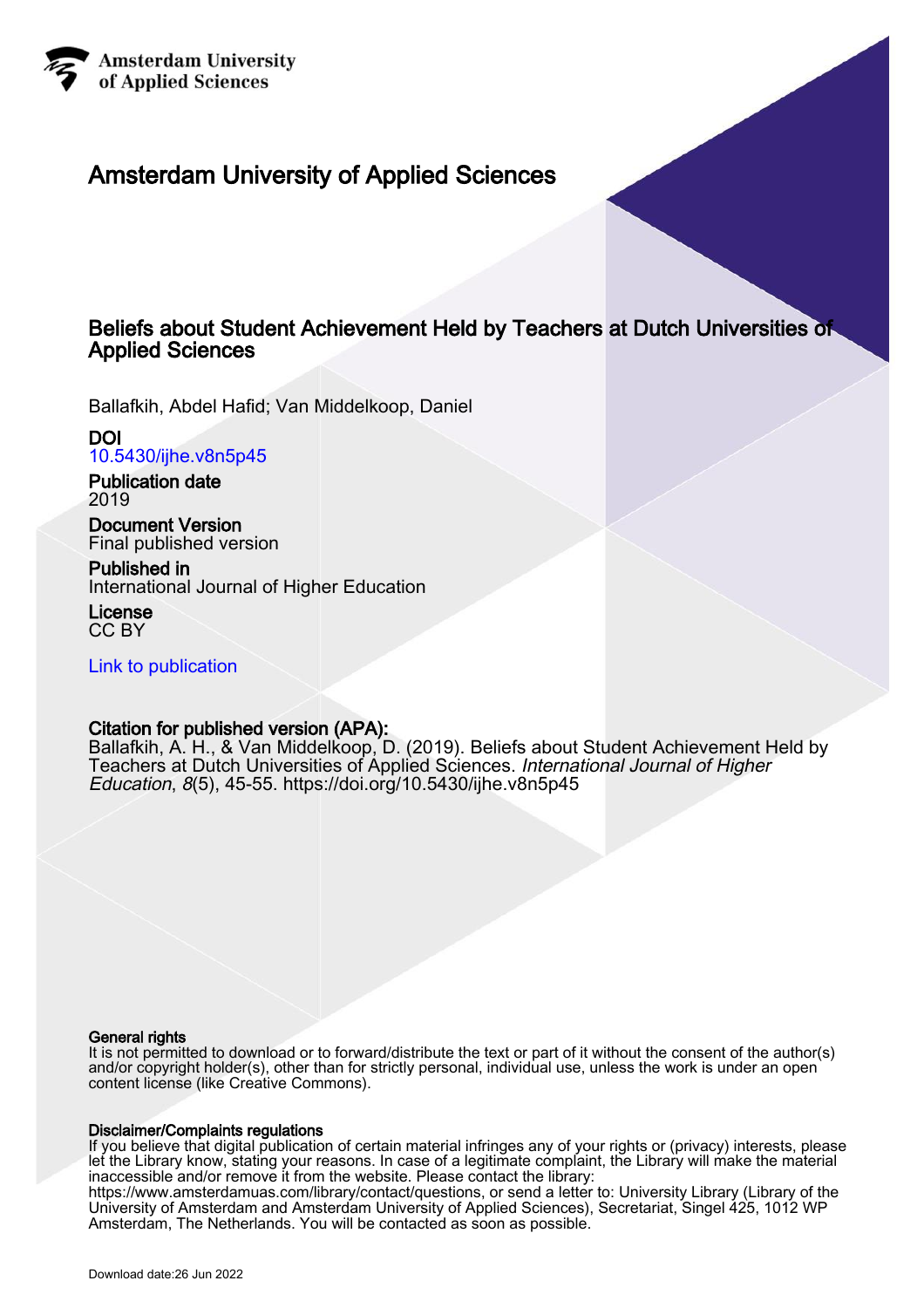# Beliefs about Student Achievement Held by Teachers at Dutch Universities of Applied Sciences

Abdel Hafid Ballafkih<sup>1</sup> & Daniel Van Middelkoop<sup>1</sup>

<sup>1</sup> Amsterdam University of Applied Sciences Centre for Applied Research on Economics & Management, Wibautstraat 3b 1091 GH Amsterdam, The Netherlands

Correspondence: Abdel Hafid Ballafkih, Amsterdam University of Applied Sciences Centre for Applied Research on Economics & Management, Wibautstraat 3b 1091 GH Amsterdam, The Netherlands. E-mail: A.H.Ballafkih@hva.nl

| Received: May 10, 2019   | Accepted: July $31, 2019$                 | Online Published: August 19, 2019 |
|--------------------------|-------------------------------------------|-----------------------------------|
| doi:10.5430/ijhe.v8n5p45 | URL: https://doi.org/10.5430/ijhe.v8n5p45 |                                   |

# **Abstract**

Student achievement is a frequently debated issue in many European countries. In most public debates, it is assumed that all school-level stakeholders hold the same beliefs about student achievement. This paper contributes to the debate by presenting the results of research on the beliefs of teachers regarding student achievement.

The results reveal four beliefs about student achievement held by teachers. The beliefs are centred on student efficiency, learning and enhancing skills, personal development, and active citizenship. The dominant belief is about the preparation for a profession in which a high-achieving student has good prospects of becoming a successful professional in a particular field. The results also show that the dominant belief held by school administrators (management), namely that student achievement is the same as student efficiency (how quickly students complete their studies), is questioned by teachers.

**Keywords:** student achievement, beliefs, teachers' beliefs, beliefs about student achievement, student efficiency

# **1. Introduction**

In recent decades, education and student achievement have become important issues in political debates. Student achievement has received much attention partly due to the current focus on fostering a knowledge-based economy and reducing dropout rates in order to reduce governmental expenditures.

Reviews of educational research (e.g. Hattie, 2008; Marzano, 2003) have shown that several stakeholders have different interests in education as well as different beliefs regarding the aim of education (e.g. Fives & Gill, 2014; Norton, Richardson, Hartley, Newstead & Mayes, 2005). Research indicates that school-level stakeholders, such as school management, teachers and students, influence student achievement (e.g. Marzano, Waters, McNulty & more, 2005; Marzano, 2003). Other studies have found that governmental policies on education influence achievement (Hanushek & Raymond, 2004; Hattie, 2013) not only through system or regulation-related changes but also by holding the school management accountable for students' achievement (e.g. Dinham, 2005; Harris, 2005).

Numerous studies have focused on the indicators that influence student achievement. Many of these studies have attributed a substantial part of student achievement to teacher effectiveness (e.g. Darling-Hammond, 1999; Sanders, Wright & Horn, 1997). Factors such as the academic ability of teachers, years of teaching experience, teaching knowledge, certification and teaching behaviours have frequently been studied and debated (see, e.g. Ashton & Webb, 1986; Brophy, 1986; Wayne & Youngs, 2003).

Although a substantial part of student achievement is attributable to teacher effectiveness, to our knowledge little is known about teachers' beliefs regarding what student achievement actually is. Student achievement is the goal of nearly every aspect of education and as a result it is a concept that is difficult to define (Guskey, 2013). In international research, the debate on student achievement centres mainly on measurability (e.g. Bos & Schwippert, 2003). That debate shows that student achievement is susceptible to differences in conceptualisation, measurement and interpretation. Due to these differences, the conceptualisation and use of 'student achievement' has been questioned (e.g. Bos & Schwippert, 2003) both within and outside the educational arena.

This questioning hints at the existence of different beliefs regarding student achievement among the various school-level stakeholders (Norton et al., 2005). Given the effect of teachers on student achievement, it is important to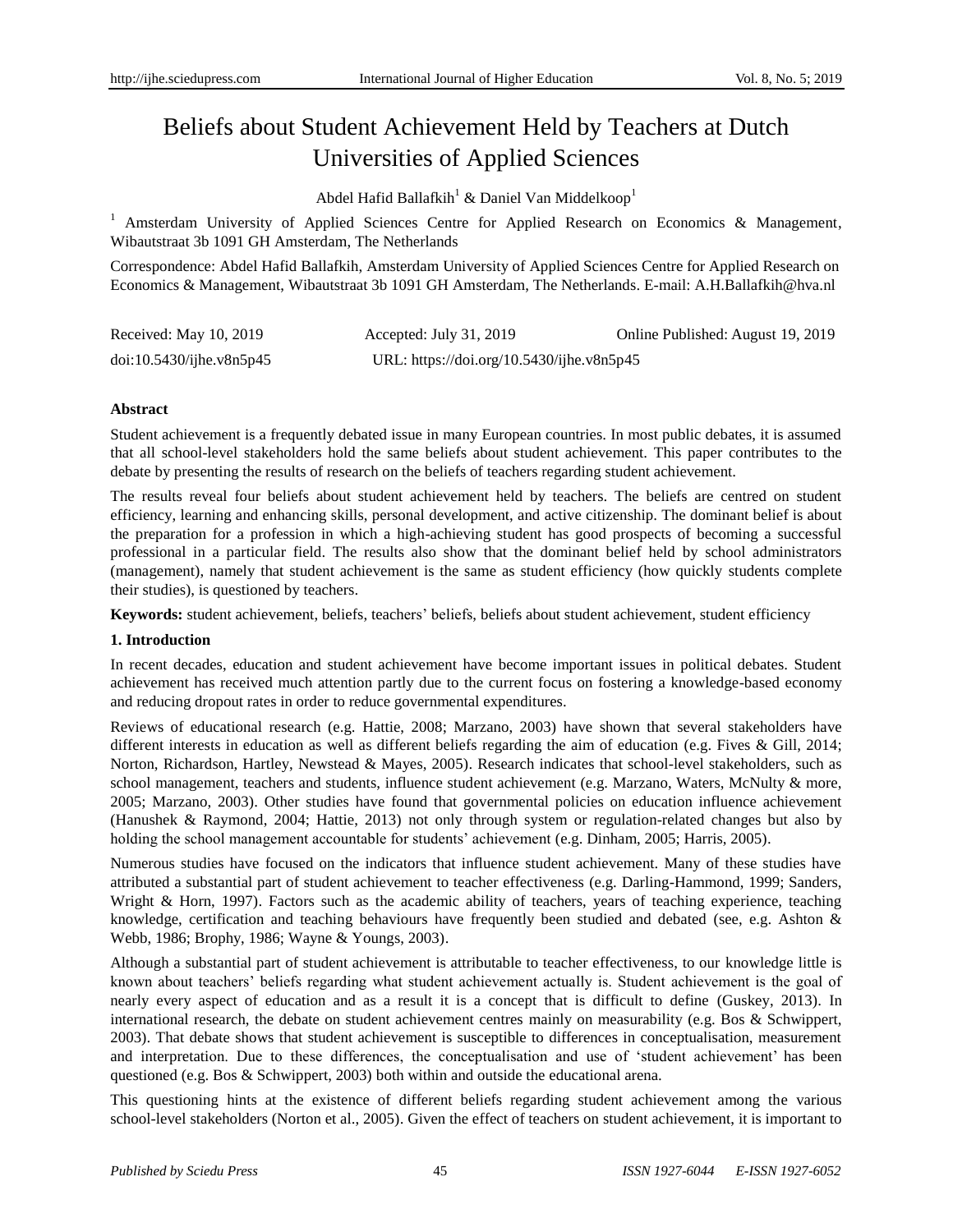understand the beliefs held by teachers (Nespor, 1987). Drawing on research conducted in the Netherlands, this paper therefore identifies teachers' beliefs regarding student achievement that are likely to affect student achievement policies and debates within educational institutions.

#### **2. Theoretical Framework**

To understand the beliefs teachers have regarding student achievement, we first briefly outline how student achievement is defined in the literature. We then focus more specifically on how beliefs affect student achievement and how teacher-level factors affect the beliefs teachers have regarding student achievement.

#### *2.1 Student Achievement*

There are major policy debates in many countries about the nature of education and about student achievement. Student achievement has been one of the most important evaluation criterion used by schools at every level for as long as schools have existed (see e.g. Hattie & Anderman, 2013). The importance of student achievement seems to have increased in recent decades as the number of students enrolling in higher education has increased significantly (Altbach, Reisberg & Rumbley, 2009). However, many of the students (30 per cent, OECD average) (Mantz & Bernard, 2004) who enter the higher education system leave without a degree. Because of the atmosphere of accountability for the costs of student attrition (Hursh, 2005) and the contribution they aim to make to the knowledge economy, many higher education institutions have taken initiatives to decrease student attrition by maximising student achievement. These initiatives and the previously mentioned debates tend to show a special interest in arrangements that are mainly focused on maximising student achievement (Bradshaw, 2013).

Although research identifies numerous factors that affect student achievement (Hattie, 2013; Marzano, 2003; Walberg & Paik, 2000), the concept itself is treated as 'fixed' and clearly defined (but see Yorke, 2007) even though there is no shared understanding of what it is (Guskey, 2013). Guskey (2013) argued that different stakeholders at the school level might assume that they all mean the same thing when they speak of student achievement, even though this is often not the case; in fact, tremendous variation exists in the stakeholders' definitions. To determine and improve student achievement, a consensus at the school level is needed regarding, at the very least, the definition of student achievement (Guskey, 2007, 2013).

Preparing students by primarily enhancing their hard skills, such as their cognitive skills, is one of the first things that come to mind when student achievement is discussed. According to Guskey (2013), student achievement generally refers to articulated learning goals. The learning goals involve different kinds of learning, subject areas and domains of learning, which reflects that student achievement is a multifaceted construct that is dictated by the tasks (the purposes) of education.

In the literature on the measurement of achievement and the factors that affect student achievement (see e.g. Hattie & Anderman, 2013), student achievement is defined either broadly or narrowly. When defined narrowly, student achievement is related to 'hard' skills and knowledge that are measured through standardised tests; this is also referred to as academic achievement (Haines & Mueller, 2013). According to this definition, student achievement is related to the student's ability to reproduce knowledge and tasks. Most research on student achievement adopts this narrow definition and therefore uses grades as a standardised measurement of student achievement. In the context of higher education, this narrow definition enables student achievement to be measured using traditional means such as scores on standardised college entry exams, college grades and credit hours earned in consecutive terms, which represent progress toward a degree (Kuh, Kinzie, Buckley, Bridges & Hayek, 2006, p. 5). In this approach, student achievement is determined by looking at quantitative indicators (i.e. grades and dropout rates) that proxy the ability (skills and knowledge) of a student and the efficiency of the educational institution. These measurements are used to assess whether students have acquired the skills and knowledge by summarising student performance in a grade (Greaney & Kellaghan, 2008). This quantitative approach is used to communicate the level of mastery a student has demonstrated in a subject (e.g. Nitko & Brookhart, 2010), and thus how high the student's achievement is.

This quantitative approach has been criticised by several researchers (e.g. Kuh et al., 2006; Yorke, 2007). Yorke (2007), for example, argued that grades do not sufficiently measure achievement because they can be stable while achievement is not. There is great variability in quantitative measures of achievement. These measures have several validity issues and therefore their use is somewhat limited as a proxy for achievement or institutional efficiency (Yorke, 2007).

In contrast to the narrow definition, the broad definition of student achievement also includes 'soft' skills and personal growth, as well as such qualitative aspects as student engagement in educationally purposeful activities, student satisfaction, student acquisition of desired knowledge, persistence, attainment of educational objectives and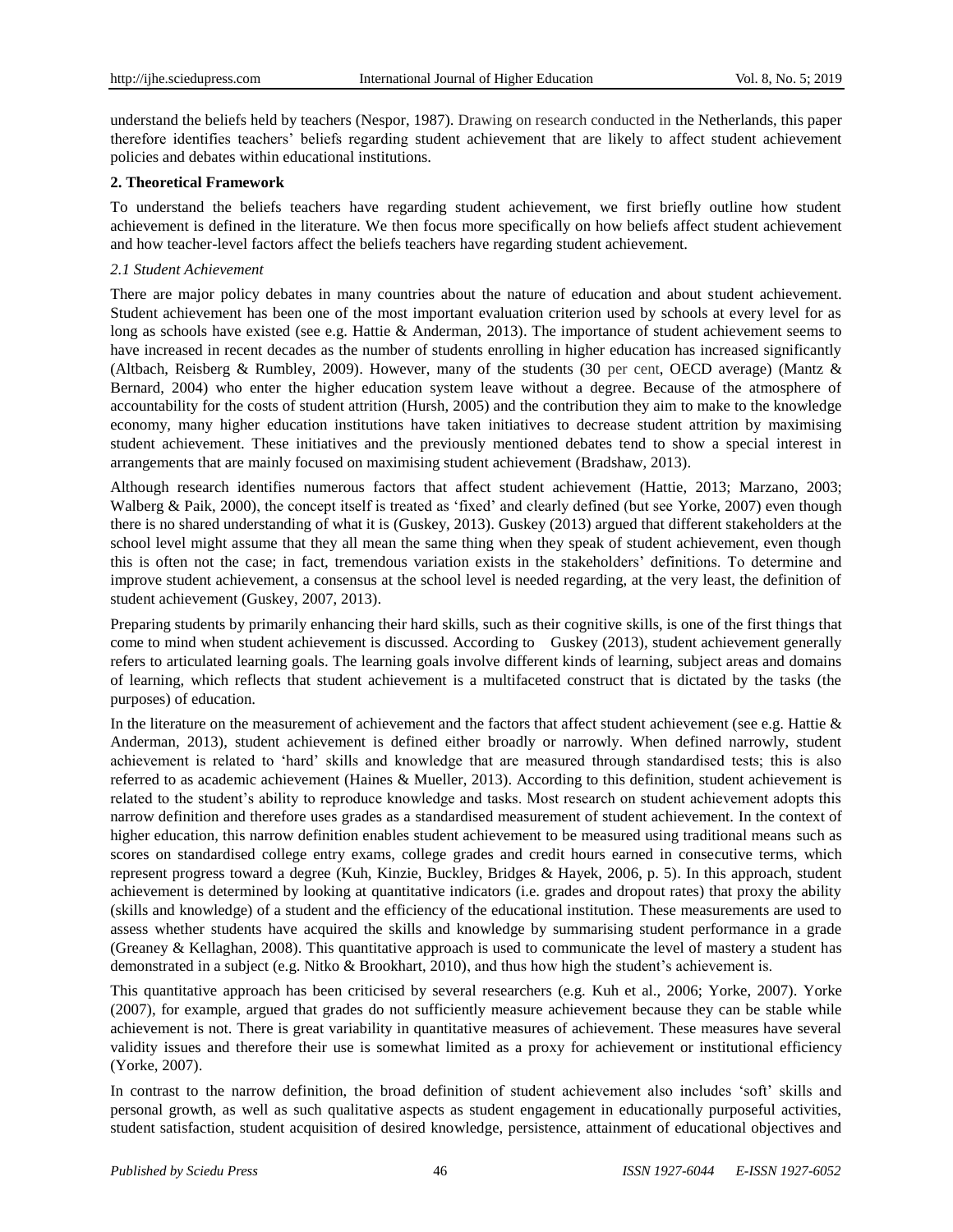post-educational performance (see e.g. Kuh et al., 2006). According to this broad definition, student achievement is also related to family, family–school relations, parental involvement in education (see e.g. Seginer, 2006), behaviour and health (Henderson & Mapp, 2002), performance on the labour market and citizenship. These soft aspects of student achievement are not always measurable by standardised tests.

As mentioned, student achievement is a multifaceted construct that is mainly dictated by the tasks of education. In contemporary western societies, four tasks are attributed to education (Biesta, 2014; Van de Werfhorst, 2014). The first is preparing students for the labour market by teaching them and enhancing their skills that will contribute to the productivity of employers. The second task is to sort students according to their interests and learning abilities. The third task is to provide all members of society with equal access in order to decrease social and economic inequality. The fourth task is to prepare students to become active citizens. The tasks reveal the learning domains and therefore indicate what student achievement entails. The tasks also affect the curriculum (e.g. Biesta, 2014) through the choices that are made regarding the learning domains (see e.g. Hattie & Anderman, 2013). The tasks of education and the beliefs teachers have about student achievement have a mutual relation.

#### *2.2 Beliefs Regarding Student Achievement*

There is a tremendous body of research on beliefs (see e.g. Fives & Gill, 2014) at the collective and the individual level. This research contains a profusion of terms related to teachers' beliefs. It also shows that teachers' beliefs about teaching and learning influence their behaviour in the classroom (e.g. Buehl & Beck, 2014; Fives, Lacatena & Gerard, 2014; He & Levin, 2008; Nespor, 1987; Staub & Stern, 2002), which consequently affects students' learning and therefore students' achievement. We therefore argue that teachers' beliefs regarding student achievement affect students' achievement through teacher-level factors.

In the literature, beliefs are mainly defined as mental representations formed by knowledge (information, experience, etc.) and knowing (mental state, IQ, etc.). Beliefs are considered subjective claims that a teacher accepts as true (Nespor, 1987). Teachers use beliefs to filter and interpret information, frame problems and tasks, and guide their actions (Buehl & Beck, 2014).

Individual beliefs are formed via a dynamic interaction between the inner human resources and the outward perspective. The inner human resources include knowledge, insights, intuition and perceptions that are based on a person's beliefs. The outward perspective entails the educational goals, ideals and policies that interact with the inner human resources to result in a belief.

Thompson (1984) described teachers' beliefs as "manifestations of unconsciously held views of expressions of verbal commitments to abstract ideas that may be thought of as part of a general ideology of teaching" (p. 112). Teachers at the school level have or share some kind of teaching ideology that can be referred to as a collective belief. The individual beliefs of teachers form and affect the collective belief, and vice versa. Collective beliefs are similar beliefs about a certain subject (Durkheim, 2014) . Durkheim (2014) argued that a collective belief has a 'coercive power' that forces individual beliefs through shared knowledge.

In the context of education, a belief is generally presented as a source of inspiration that guides teachers in the classroom and influences the informal curriculum (Albion & Ertmer, 2002; Handal & Herrington, 2003). Research indicates that teachers' pedagogical beliefs, amongst other beliefs, affect their judgments as well as their roles and behaviour in the classroom (see e.g. Ashton & Webb, 1986; Pajares, 1992). Pajares (1992) argued that "all teachers hold beliefs ... about their work, their students, their subject matter, and their roles and responsibilities ..." (p. 314). Beliefs consist of images of what teachers hope could or might be in their classrooms, their schools, their community and, in some cases, even society as a whole. The beliefs are images of ideal situations that guide teachers' instructional decision-making (Hammerness & Shulman, 2006; Scales, 2013). A belief brings together teachers' passions, understanding and knowledge about how and what students should be learning and consequently what achievement should entail.

The relation between the beliefs of teachers and their classroom practices is complex. Some scholars argue that teachers' beliefs influence instructional behaviour, whereas others state that the opposite is true or argue in favour of a dialectical reciprocal causation (see e.g. Pajares, 1992). Although the relation is complex, there are reasons to believe that teachers' beliefs regarding student achievement affect their students' achievement through the teachers' role, their attitudes about education, and also through their opinions on matters that are not specifically related to education (Fives & Gill, 2014; Pajares, 1992).

Brophy (1986) demonstrated that teaching behaviour significantly affects student achievement. Others have indicated that student achievement improves when teachers have particular characteristics and beliefs (see e.g. Albion &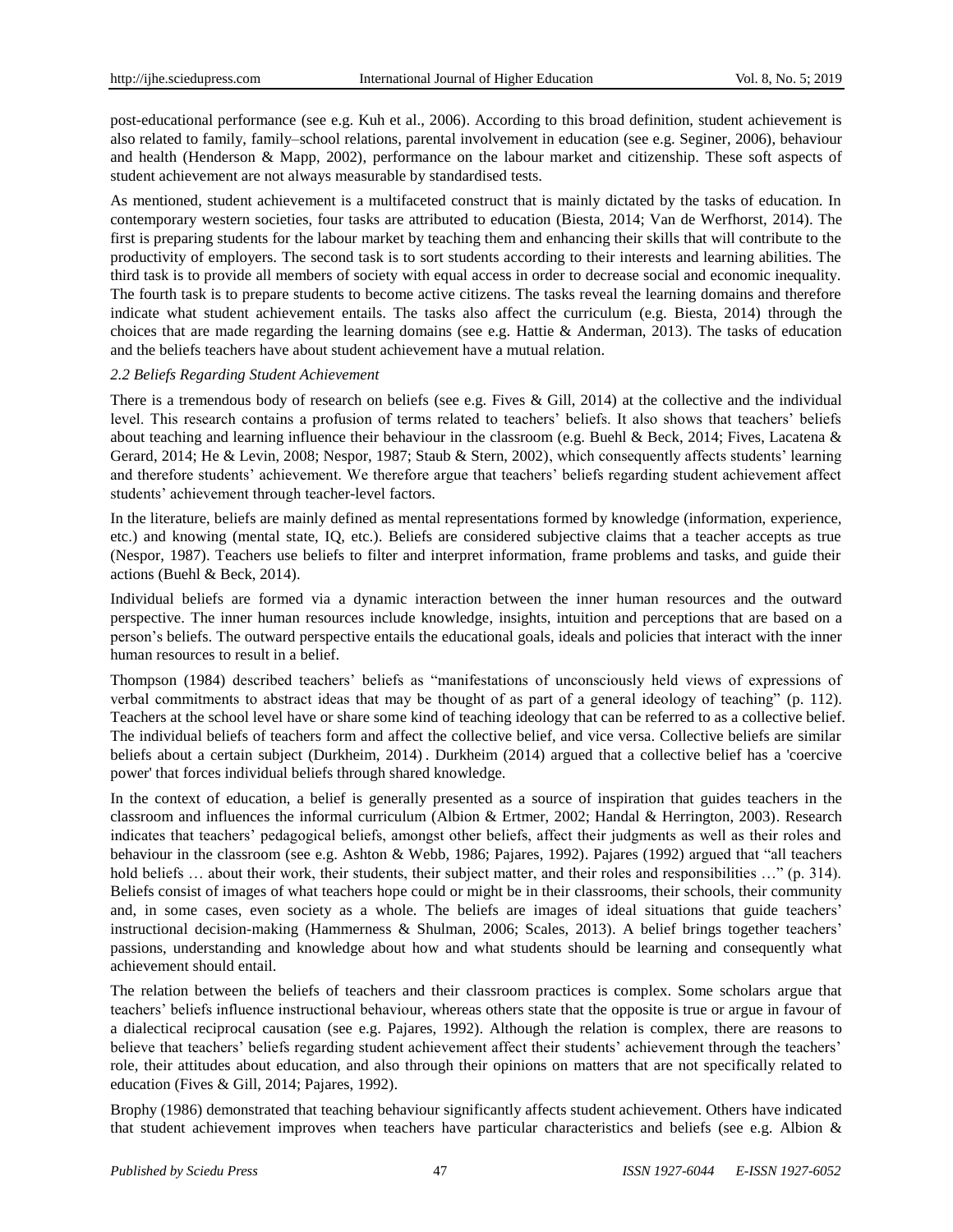Ertmer, 2002; Handal & Herrington, 2003; Wayne & Youngs, 2003; Muijs & Reynolds, 2002; Norton et al., 2005). Several scholars have argued that teachers' beliefs affect the ways in which students learn (see e.g. Hammerness, 1999; Muijs & Reynolds, 2002), which indicates that teachers' beliefs affect student achievement through teacher-level factors, as argued by Marzano (2003). A teacher's beliefs about student achievement are reflected in the teacher's didactic approach (the way the teacher transfers knowledge, trains students and enhances their skills), educational practices (the relationship between the teacher and student and etiquette inside and outside the classroom) and classroom management (the way in which the teacher implements the curriculum in the classroom) (Marzano, 2003).

Considering the dialectical reciprocal causation between teacher-level factors and beliefs (see e.g. Pajares, 1992), it is likely that the educational tasks affect the beliefs teachers have regarding student achievement, and vice versa. Teachers reshape their beliefs based on their own inner and outer human aspects. This process of reshaping does not always result in one clear belief about a subject. Beliefs are prioritised and involve ideals of alternative arrangements of reality that can contradict each other (Nespor, 1987). Therefore a teacher can have several beliefs regarding student achievement and may define such achievement both narrowly and or broadly.

#### **3. Methodology**

#### *3.1 Data Collection*

The data used in this paper are derived from a study on diversity and student achievement at Dutch universities of applied sciences. From December 2010 to September 2012, 25 teacher teams (one of which included teachers with staff responsibilities) at two institutions in Amsterdam and Rotterdam were followed intensively. On average, the teams comprised 11 ( $SD = 1.39$ ) members. We had no influence on team composition with regard to age, sex or social and professional status, and we conducted the research with existing and operational teams. Two of the teams were actively recruited; the other teams participated because their team managers thought it a good idea and/or because the teachers wanted to discuss diversity in relation to student achievement. As shown in Table 1, several teams from different faculties and disciplines participated.

Table 1. Participating faculties and disciplines

| <b>Faculties</b>                   | Disciplines                 | Teams |
|------------------------------------|-----------------------------|-------|
| Management/Business administration | $\mathfrak{D}$              |       |
| Social                             | 2                           |       |
| Economics                          | 4                           | 5     |
| Health                             | $\mathcal{D}_{\mathcal{L}}$ | 4     |
| Engineering                        | 3                           | 4     |
| Staff*                             |                             |       |
| Total                              | 16                          | 25    |

*\* Staff members with teaching tasks not associated with one faculty*

Two meetings were held with the teacher teams. Before the first meeting with each team, a questionnaire with open and closed questions about achievement and diversity was distributed to all the participating teachers. The questionnaire results were used as a starting point for the meetings. In addition to the input from the questionnaire, key documents about student achievement and diversity were studied in the preparation phase of the research, and interviews were held with team managers about the characteristics of the team and the degree of cooperation within it.

The aim of the research was to explore student diversity and achievement in a focus group setting. Because one objective was to capture the beliefs of teachers about student achievement, we aimed for a collective view. According to Morgan (1997), a focus group setting is useful when a collective view is desired. During the team meetings, the teachers were encouraged to speak 'in their own voices', to share their beliefs about student achievement and to discuss these beliefs with their team members to generate a collective view of student achievement.

To optimise the quality of the discussion and the data, a follow-up meeting was planned for each team after approximately nine months, as by then the participants would have absorbed the discussion. Unfortunately, only 14 of the 25 teams were able to participate in a second round of meetings.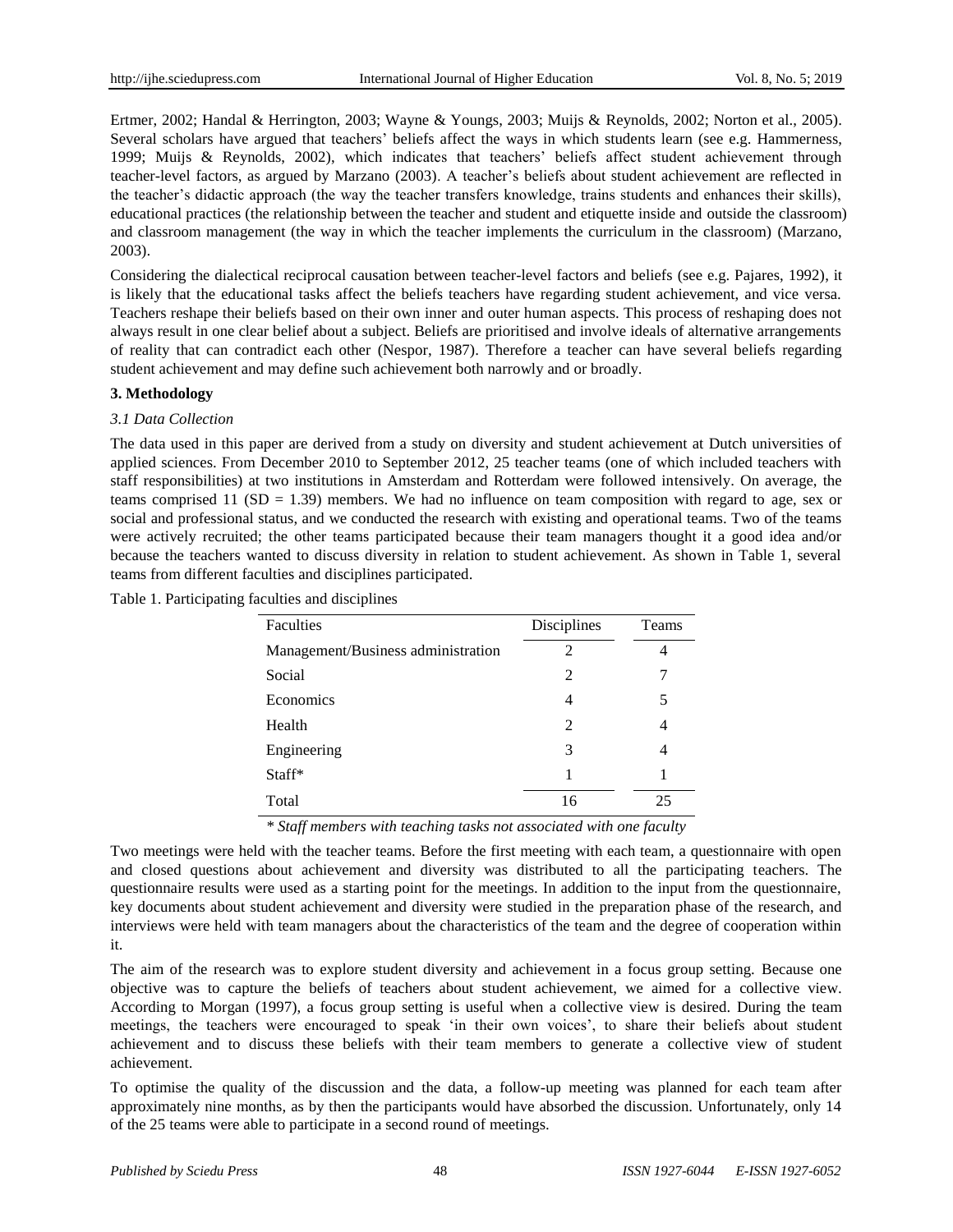The meetings were held in classrooms at the teachers' institutions. All meetings started with an introduction to the subject. After the introduction, the researchers asked, "What is student achievement according to your beliefs?" After the first question, the researchers' led the teachers in a discussion about their beliefs. During the discussion the researchers' kept the focus by rephrasing the first question, in order to focus on beliefs in the context of student achievements. The researchers intervened in the teachers' discussion by seeking clarification and relating the different beliefs.

Two researchers per team participated in the team meetings. One researcher served as moderator (leading the process, suggesting subjects and asking for clarification and responses), the other as an observer (taking notes). The moderators were instructed to minimise their participation concerning the content. Each meeting was audiotaped and transcribed. All the sources (questionnaire, pre-interviews, team meetings and the key documents on student achievement) were compiled in a report that was provided to the teams for verification.

The data collection is summary visualized in Figure 1.



Figure 1. summary the data collection

# *3.2 Data Analysis*

Because the aim of the research was to identify the beliefs of teachers, the transcripts were coded in the style of a grounded theory approach. As reliability is more difficult to establish in qualitative than in quantitative research (Campbell, Quincy, Osserman & Pedersen, 2013; Popping, 2010), we maximised reliability (stability, accuracy and reproducibility) in this research by following the guidelines of Krippendorff (2012).

We maximised reproducibility across researchers by using three researchers. The researcher who did not participate in the team meetings coded and analysed the transcripts. After analysing and coding, the researcher reanalysed the transcripts. A second researcher, who participated in approximately 80 per cent of the team meetings, analysed the transcripts. Differences in findings and interpretations were discussed, and adjustments were made once a consensus was reached. In the case of disagreement, the findings were omitted. The third researcher, who participated in 17 per cent of the team meetings, reanalysed the final findings.

The categories used in this study were generated from the questionnaire, pre-interviews and the transcripts of the team meetings. As described in studies on grounded theory (e.g. Charmaz, 2014), the categories 'emerged' from the data. The following steps were taken to analyse the data: 1) reading the data sources, 2) a round of extensive reading, 3) reading extensively and making notes, 4) reading extensively and re-evaluating the notes, 5) labelling the notes, and 6) after labelling, the notes were clustered based on the grounded theory approach with concepts from the literature.

# **4. Results**

Before presenting the beliefs that teachers have regarding student achievement, we first briefly provide some insight into the struggle teachers have with the concept of student achievement.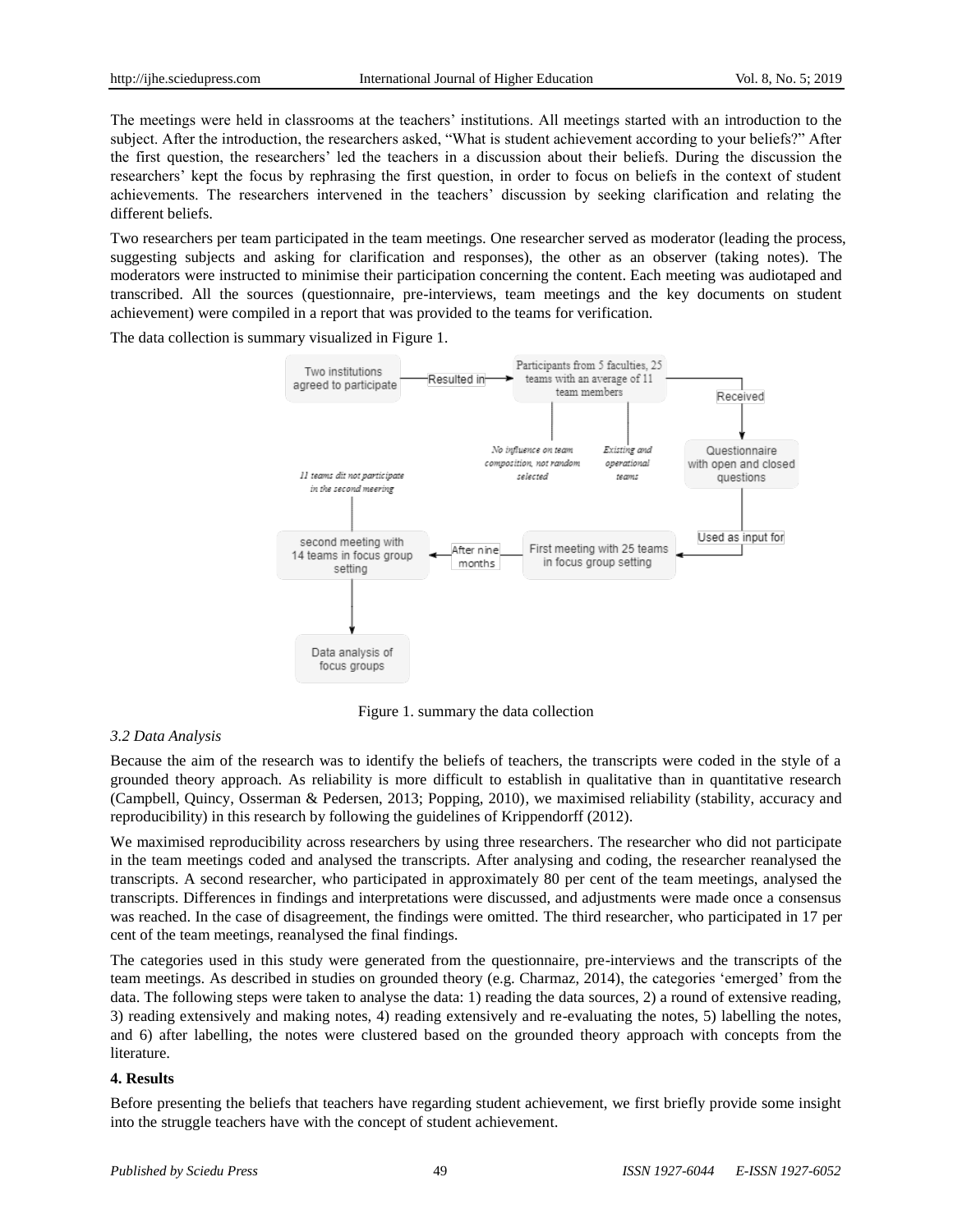The teachers were initially reluctant to speak only about student achievement. The teachers mainly wanted to speak about quality of education. Emphasising student achievement in their opinion masks the debate on the quality of education. They therefore tended to emphasise the quality of education when speaking about student achievement, framing the achievement debate within the quality of education debate.

This emphasis on the quality of education seemed to be driven by the teachers' scepticism about how achievement is used within the institutions. The teachers argued that the dominant discourse is primarily about student efficiency, risk reduction and measurability. The call for greater efficiency in several school-level documents fed their scepticism. The focus on efficiency undermines the quality of education, according to the teachers.

The teachers argued that student achievement is described in several school-level documents. The discourse in those documents and within the institutions is mainly about students' efficiency. The teachers' argued that student achievement in those documents is crudely measured by students grades and whether student graduate within time. Student achievement is conceptualised as a student's ability to meet the minimum requirements to pass a course.

The teachers did not consider student achievement and quality of education to be mutually exclusive; rather, they considered them to be integrated concepts that should be incorporated the definition on student achievement.

#### **The teachers' beliefs**

Although the teachers preferred to talk about quality rather than achievement, we asked them to reflect on their beliefs regarding student achievement. The beliefs the teachers have about student achievement centre on four main aspects of achievement: student efficiency; learning and enhancing skills; personal development; and active citizenship

As mentioned, the aspect of achievement that can be described as student efficiency dominated the discussions on student achievement despite the teachers' beliefs that this emphasis is detrimental to efforts to improve the quality of education. This 'efficiency belief' is dominant and shows similarities with the 'belief' portrayed in the documents of the institutions. However, this belief is not preferred, as argued. This emphasis shows a focus on the throughput phase, in which efficiency plays an important role. The teachers believe that education serves to raise students' skills and knowledge to a level that will allow students to pass the tests. Student efficiency can be summarised as the students' ability to reproduce the skills and knowledge they are taught during a course in order to pass tests the first time. As argued, teachers believe that high achievement entails students moving smoothly through their studies, graduating on time, and not dropping out.

The second main aspect of achievement mentioned by teachers involves the learning and enhancing of the skills students need to become professionals in a particular field. This 'learning and enhancing skills' belief was the most supported belief about student achievement. Teachers who discussed this aspect of student achievement emphasised that preparation for the labour market is one of the most important aspects of teaching at universities of applied sciences. These teachers conceptualised student achievement as the extent to which the students' enhanced skills, knowledge and traits contributed to their success in a particular profession.

Therefore, the teachers believe that student achievement is a measurement of how well students will practise the profession on the labour market. This belief is related to the school and the labour market setting, and thus involves school and labour market indicators. However, according to this belief, achievement is realised when students are capable of using their acquired skills, knowledge and traits on the labour market. This belief is closely related to the educational task of preparing students for the labour market: student achievement is delivering professionals to the labour market.

Teachers who hold this belief prefer to deliver students who meet the basic requirements of a certain profession, and to avoid delivering students who do not meet the requirements. The teachers perceive themselves as responsible for the profession and act as gatekeepers of the profession. However, teachers within the same profession and team disagreed on how the labour market should influence what students learn (skills, knowledge and traits) and on whether students should be trained for the current profession or the future profession. The teachers also disagreed on whether an assessment of student achievement should look at whether students possess specific traits related to a particular profession. Most teachers stated that students gain and develop traits that belong to their profession in the field during work placement.

Teachers have conflicting beliefs regarding what junior professionals should be able to do, what a good professional is and how to become a good professional. Some teachers argued that courses should not only train students in the skills and traits required for a particular profession (or demanded by employers), but also teach a broader set of skills and traits that serve similar professions.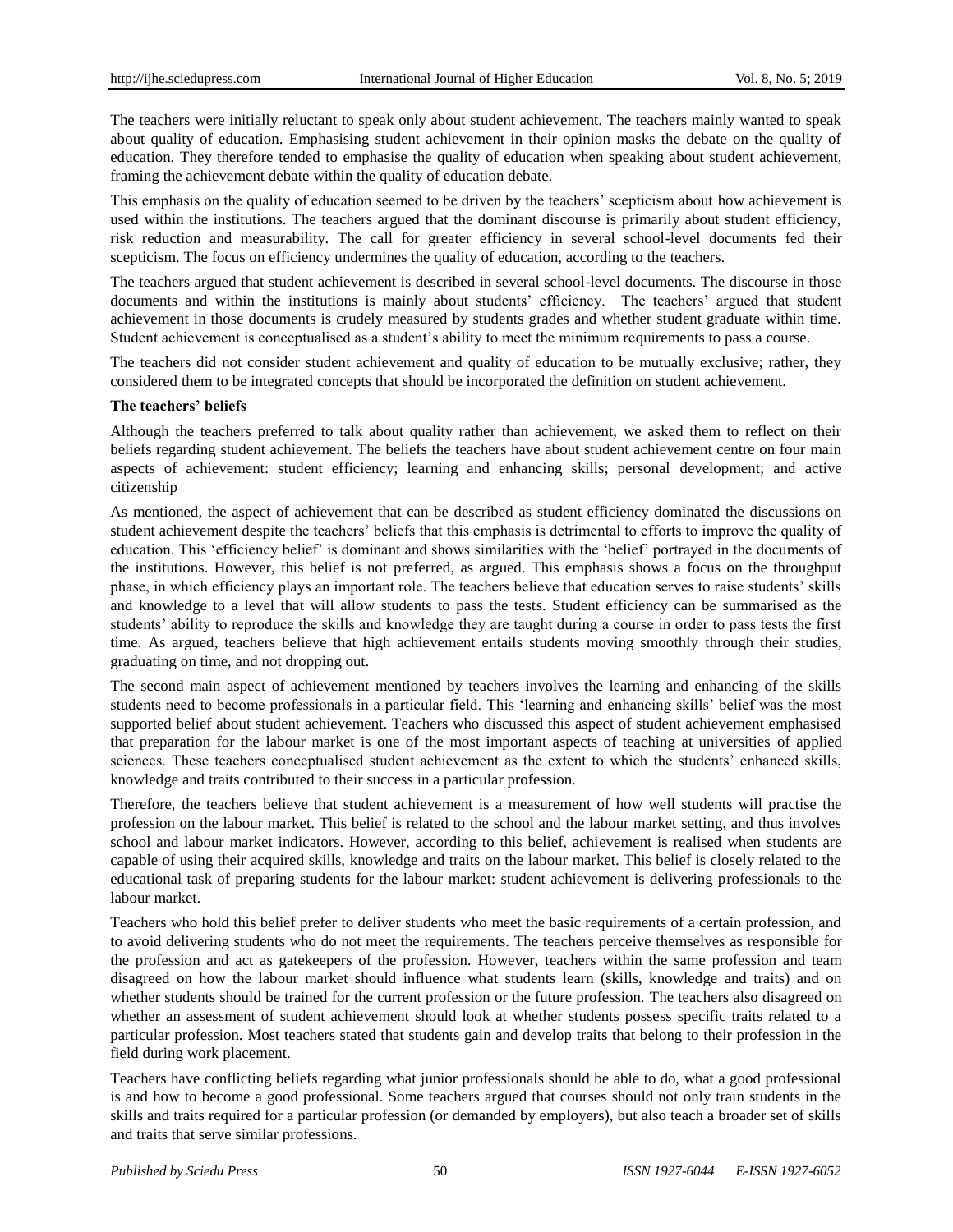The third belief that emerged concerns the personal development of students. Some of the teachers said that they believe that an important aspect of student achievement is the students' personal growth and learning ability. They argued that teachers should assist students in enhancing their personal growth and learning ability by improving the students' self-awareness and self-reflection. These teachers claimed that greater self-awareness gives students an opportunity to discover more about themselves, the professions for which they are being trained and their future roles as a professionals. Student achievement, according to this belief, entails students having insight into their own strengths and weaknesses when considering themselves as future professionals.

Teachers who share this belief argued that students can only be successful if they learn the skills associated with their professions through self-reflection on their personal and professional conduct and development. Students' ability to learn is linked to their ability to use self-reflection to learn the tasks and traits that are required for the profession and to contribute to the fulfilment of the students' interests. Teachers who share this belief related student achievement to fulfilling the interest of the students based on their learning abilities. They seemed to fit the profession to the students rather than the traditional way of fitting the students to the profession.

A small number of teachers said that they believe that an important aspect of student achievement is the acquisition of the skills and traits students need to become more self-confident when dealing with social and work-related problems. They argued that student achievement is affected by the problems and challenges students face in everyday life. The teachers also argued that the skills and traits that are needed to solve these problems and challenges are also needed to be successful on the labour market and in society. According to their belief, student achievement is related to an individual's personal growth, as well as the acquisition of the skills and traits needed to solve both work-related and non-work-related problems. This personal development belief is therefore closely related to the educational task of delivering professionals to the labour market and, to a lesser extent, preparing students to become active, successful citizens.

The fourth belief that emerged is that student achievement entails that students become active citizens; that is, education should prepare students for active citizenship. This belief, unlike the other beliefs, was mentioned by only a few of the teachers. For the teachers who hold this belief, becoming a professional is not the most important aspect of student achievement. Instead, they believe that students should be equipped with the skills, traits and knowledge needed to become active citizens. In general, these teachers emphasised a discerning mind and a scholarly attitude as important skills. They aspire to teach students how to challenge the way events are occurring and to affect existing systems and structures to improve their own lives and their communities.

Teachers who hold this belief argued that students should learn what it means to live in a democracy, how to understand and internalise their own positions, and how to be scrupulous individuals. Thus, these teachers believe it is their responsibility to prepare students to achieve their goals and contribute to society.

Figure 1A and 1B show the beliefs and their dominance in the current situation and desired situation. The most significant differences are the differences between student efficiency and learning and enhancing skills. In the current situation the overlap between the beliefs is marginal with respect to desired situation.



Figure 2.A Beliefs and their dominance (Current situation)



Figure 2.B Beliefs and preferred dominance (Desired situation)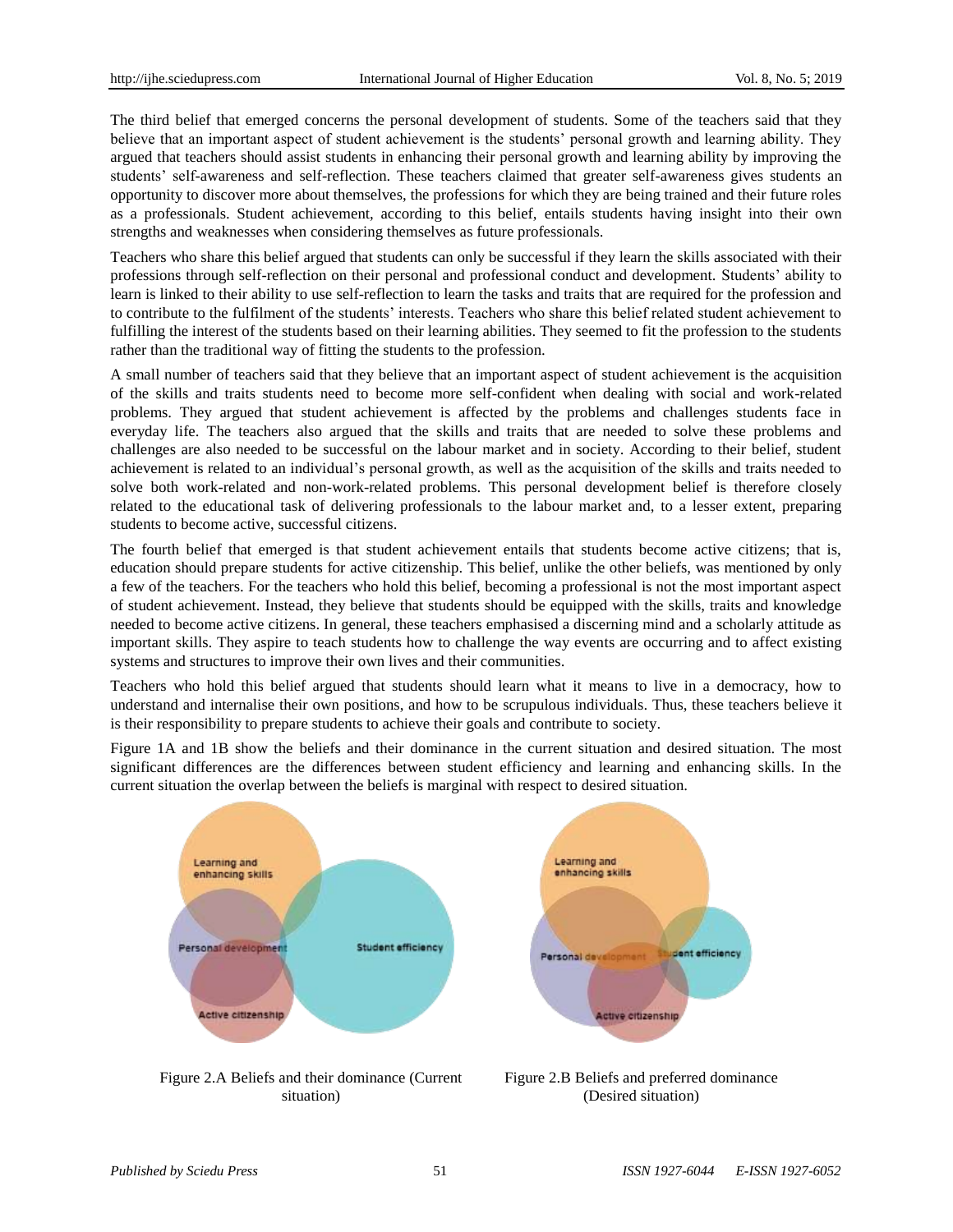# **5. Conclusion**

The results show that although teachers hold different beliefs about student achievement, one belief is dominant. The beliefs that emerged involve the following four aspects of achievement: student efficiency, preparation for a profession in a particular field, personal development, and preparation to become active citizens. These aspects bear similarities with the tasks of education described in the literature. The teachers seemed to have the domains school, labour market and society in mind when speaking about student achievement. In the school domain, the beliefs refer to achievement at student, course and institution levels. The different levels can be attributed to the various goals and roles of actors (Marzano et al., 2005) and trend for measuring actions and policies (Biesta, 2010).

The dominant belief held by teachers is that student achievement entails preparation for a profession and performance on the labour market. This belief is related to the tasks universities of applied sciences have, namely equipping students with general skills and work attitudes that will enable them to develop new skills on the labour market (see e.g. Biesta, 2010).

The teachers' beliefs indicate that student achievement should also include performance on the labour market. The teachers clearly believe that student achievement involves more than completing studies efficiently. The current focus on efficiency reflects the use of a narrow definition in which grading's are aggregated to efficiency statistics, most likely for measurability reasons and cost accountability (see e.g. Allen, 2005). This narrow definition of student achievement worries the teachers. They are concerned that an overemphasis on efficiency (quantity) is detrimental to delivering well-trained professionals (quality) for the labour market.

This tension indicates a mismatch between teachers' beliefs and the current dominant discourse within their institutions. It is unlikely that the teachers' beliefs about student achievement correspond with those of other institutional stakeholders who are responsible for institutional-level policies. Research on effective leadership in education (e.g. Leithwood, Seashore Louis, Anderson & Wahlstrom, 2004) has shown that student achievement improves when stakeholders, especially teachers and school management, share the same beliefs about student achievement (Ross & Gray, 2006). It is therefore important that beliefs are shared by the management and teachers.

Given the findings and the recent public debate in the Netherlands and in other European countries, it can be argued that the different beliefs of teachers should be incorporated into institution-level policies aimed at student achievement. Adopting a broader definition that better fits the beliefs could help to improve student achievement. A definition that includes qualitative and quantitative aspects related to the domains of labour market preparation, performance and personal development is desirable. A better distinction between student achievement definitions related to student, course and school levels are needed to structure the debates on students' achievement.

# **6. Limitations and Directions for Future Research**

As Pajares (1992) noted, belief is a messy construct. The beliefs presented in this study are not clear-cut. During the team meetings, the teachers' beliefs oscillated between what is and what should be. The presented beliefs contain several other beliefs, such as beliefs about teaching and beliefs about the role of the teacher and the student (see also Fives & Gill, 2014). It is likely that these beliefs have an effect on the belief about student achievement. Disentangling the different beliefs is important in order to understand the beliefs that teachers have about student achievement. More in-depth research on their beliefs could improve our understanding of the beliefs and their relations.

A study that compares the beliefs of students, managers and government officials could contribute to our understanding of student achievement. Furthermore, previous research (e.g. Hammerness & Shulman, 2006) indicated that teachers' beliefs are influenced by several factors, such as their age, years of experience, profession and educational fields. Interviewing teachers and controlling for several variables would likely improve the findings of this study.

# **Acknowledgments**

We thank Najat Bay and Jeanine Spierings for their contribution to the data collection.

# **References**

- Albion, P. R. & Ertmer, P. A. (2002). Beyond the foundations: The role of vision and belief in teachers' preparation for integration of technology. *TechTrends, 46*(5), 34-38. http://doi.org/10.1007/BF02818306
- Allen, J. D. (2005). Grades as Valid Measures of Academic Achievement of Classroom Learning. *The Clearing House: A Journal of Educational Strategies, Issues and Ideas, 78*(5), 218-223. http://doi.org/10.3200/TCHS.78.5.218-223

Altbach, P. G., Reisberg, L. & Rumbley, L. E. (2009). *Trends in Global Higher Education: Tracking an Academic*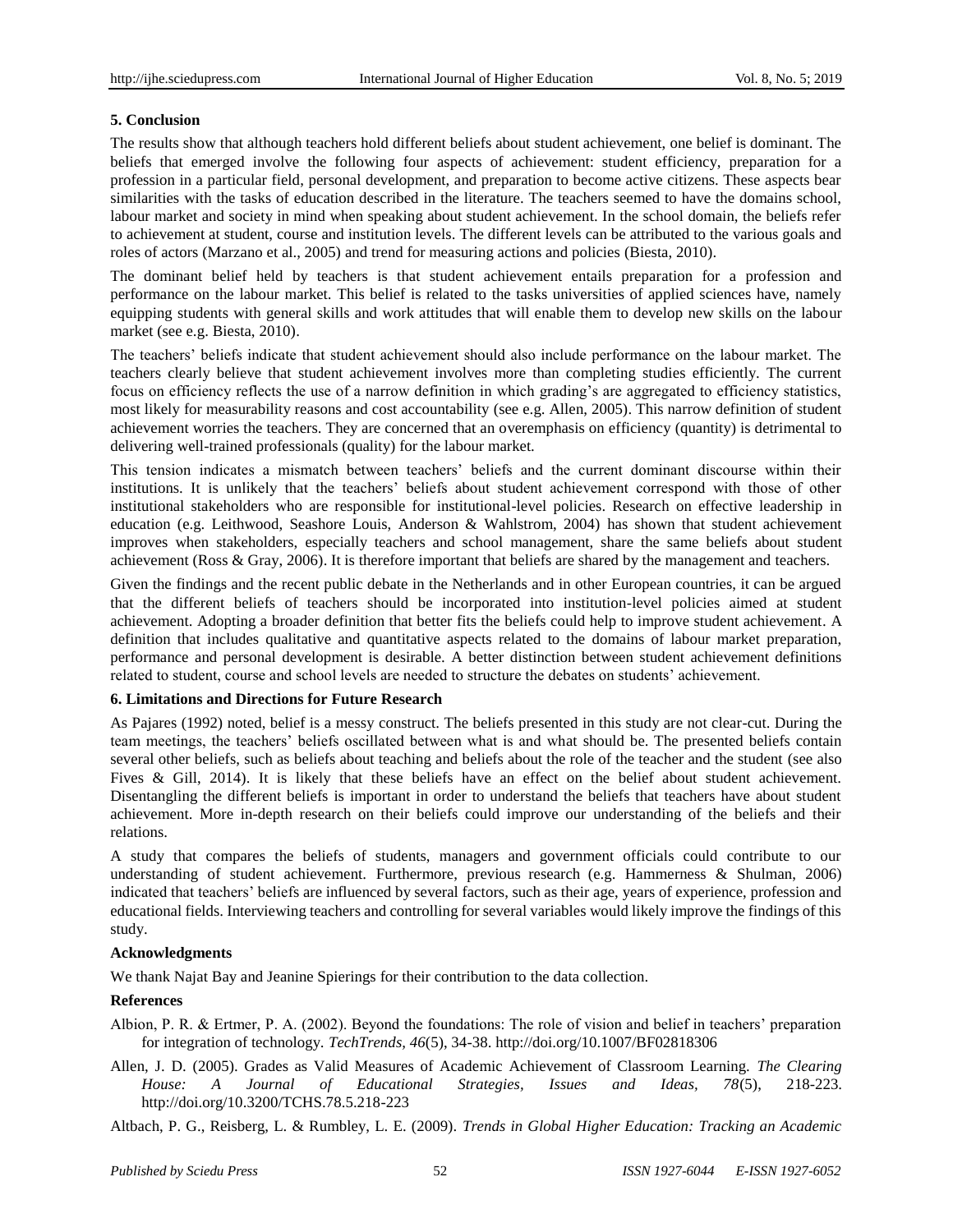*Revolution.* A Report Prepared for the UNESCO 2009 World Conference on Higher Education. UNESCO.

- Ashton, P. T. & Webb, R. B. (1986). *Making a Difference: Teachers' Sense of Efficacy and Student Achievement*. New York: Longman Group United Kingdom.
- Biesta, G. J. J. (2010). *Good Education in an Age of Measurement: Ethics, Politics, Democracy*. Boulder, Colorado: Paradigm Publishers.
- Biesta, G. J. J. (2014). *The Beautiful Risk of Education*. Boulder: Paradigm Publishers. <https://doi.org/10.4324/9781315635866>
- Bos, W. & Schwippert, K. (2003). The Use and Abuse of International Comparative Research on Student Achievement. *European Educational Research Journal, 2*(4). <https://doi.org/10.2304/eerj.2003.2.4.5>
- Bradshaw, C. (2013). Influences from the School. In J. Hattie & E. M. Anderman (eds.), *International Guide to Student Achievement,* 111-113. New York: Routledge.
- Brophy, J. (1986). Teacher influences on student achievement. *American Psychologist, 41*(10), 1069-1077. http://doi.org/10.1037/0003-066X.41.10.1069
- Buehl, M. M. & Beck, J. S. (2014). The Relationship between Teachers' Beliefs and Teachers' Practices. In H. Fives & M. G. Gill (Eds.), *International Handbook of Research on Teachers' Beliefs,* 249-265. New York: Routledge.
- Campbell, J. L., Quincy, C., Osserman, J. & Pedersen, O. K. (2013). Coding In-depth Semistructured Interviews Problems of Unitization and Intercoder Reliability and Agreement. *Sociological Methods & Research,* 1-27. http://doi.org/10.1177/0049124113500475
- Cedefop. (2010). *Initial vocational education and training (IVET) in Europe: Review*.
- Charmaz, K. (2014). *Constructing Grounded Theory* (Second Edition edition). Thousand Oaks, CA: SAGE Publications Ltd.
- Darling-Hammond, L. (1999). *Teacher quality and student achievement: A review of state policy evidence*. Center for the Study of Teaching and Policy, University of Washington Seattle, WA. <https://doi.org/10.14507/epaa.v8n1.2000>
- Dinham, S. (2005). Principal leadership for outstanding educational outcomes. *Journal of Educational Administration, 43*(4), 338-356. http://doi.org/10.1108/09578230510605405
- Durkheim, E. (2014). *The Rules of Sociological Method: And Selected Texts on Sociology and its Method*. Simon and Schuster.
- European Commission. (2012). *Rethinking Education: Investing in skills for better socio-economic outcomes* (Communication from the Commission to the European Parliament, the Council, the European Economic and Social Committee and the Committee of the Regions No. COM(2012) 669 final). Strasbourg.
- European Report on the Quality of School Education. (2000). *European Report on the Quality of School Education: Sixteen Quality Indicators.* Luxembourg: Office for Official Publications of the European Communities.
- Fives, H. & Gill, M. G. (2014). *International Handbook of Research on Teachers' Beliefs*. New York: Routledge. <https://doi.org/10.4324/9780203108437>
- Fives, H., Lacatena, N. & Gerard, L. (2014). Teachers' Beliefs about Teaching (and Learning). In H. Fives & M. G. Gill (Eds.), *International Handbook of Research on Teachers' Beliefs,* 249-265. New York: Routledge. <https://doi.org/10.4324/9780203108437>
- Greaney, V. & Kellaghan, T. (2008). *Assessing National Achievement Levels in Education, 1*, Washington, DC: The International Bank for Reconstruction and Development / The World Bank.
- Guskey, T. R. (2007). Multiple Sources of Evidence: An Analysis of Stakeholders' Perceptions of Various Indicators of Student Learning. *Educational Measurement: Issues and Practice, 26*(1), 19–27. http://doi.org/10.1111/j.1745-3992.2007.00085.x
- Guskey, T. R. (2013). Defining Student Achievement. In J. Hattie & E. M. Anderman (Eds.), *International Guide to Student Achievement,* 3-6. New York: Routledge.
- Haines, T. R. & Mueller, C. E. (2013). Academic Achievement: An Adolescent Perspective. In J. Hattie & E. M. Anderman (Eds.), *International Guide to Student Achievement,* 10-12. New York: Routledge.
- Hammerness, K. (1999). *Visions of Delight, Visions of Doubt: The Relationship Between Emotion and Cognition in Teachers' Vision*. Presented at the Paper presented at the Annual Meeting of the American Educational Research Association, Montreal: Canada.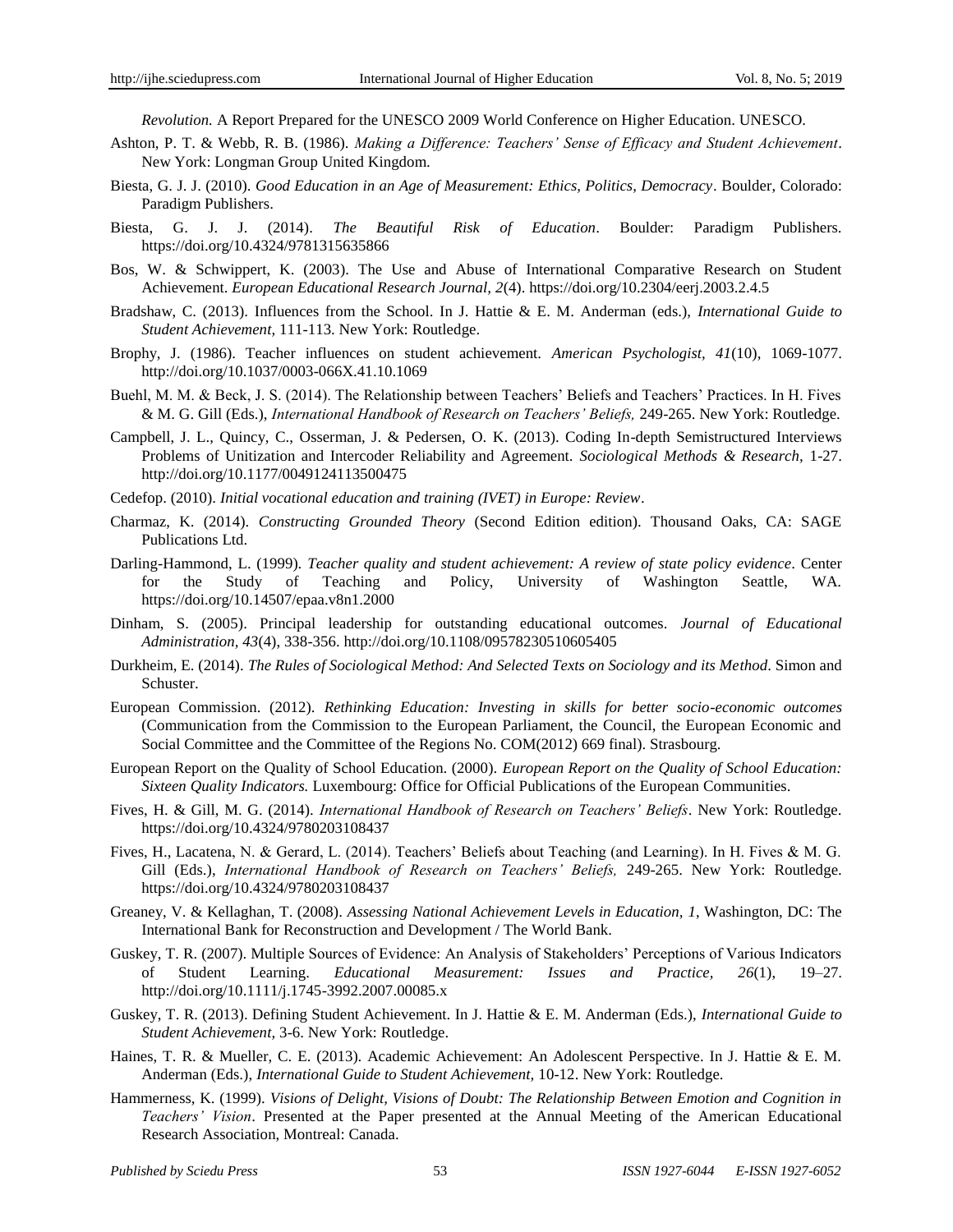- Hammerness, K. & Shulman, L. (2006). *Seeing Through Teachers' Eyes: Professional Ideals and Classroom Practice*. New York: Teachers College Pr.
- Handal, B. & Herrington, A. (2003). Mathematics teachers' beliefs and curriculum reform. *Mathematics Education Research Journal, 15*(1), 59-69. http://doi.org/10.1007/BF03217369
- Hanushek, E. A. (1986). The Economics of Schooling: Production and Efficiency in Public Schools. *Journal of Economic Literature, 24*(3), 1141-77.
- Hanushek, E. A. & Raymond, M. E. (2004). The effect of school accountability systems on the level and distribution of student achievement. *Journal of the European Economic Association, 2*(2-3), 406-415. <https://doi.org/10.1162/154247604323068096>
- Harris, A. (2005). Leading from the Chalk-face: An Overview of School. *Leadership, 1*(1), 73-87. http://doi.org/10.1177/1742715005049352
- Hattie, J. (2013). *Visible Learning: A Synthesis of Over 800 Meta-Analyses Relating to Achievement* (1 edition). London; New York: Routledge.
- Hattie, J. & Anderman, E. M. (Eds.). (2013). *International Guide to Student Achievement*. Routledge. Retrieved from http://samples.sainsburysebooks.co.uk/9781136962059\_sample\_833110.pdf#page=22
- Henderson, A. T. & Mapp, K. L. (2002). A New Wave of Evidence: The Impact of School, Family, and Community Connections on Student Achievement. Annual Synthesis, 2002. *Annual Synthesis*. Retrieved from http://eric.ed.gov/?id=ED474521
- He, Y. & Levin, B. B. (2008). Match or Mismatch? How Congruent Are the Beliefs of Teacher Candidates, Cooperating Teachers, and University-Based Teacher Educators? *Teacher Education Quarterly, 35*(4), 37-55.
- Hursh, D. (2005). Neo-liberalism, Markets and Accountability: transforming education and undermining democracy in the United States and England. *Policy Futures in Education, 1*(3), 3-15. http://doi.org/http://dx.doi.org/10.2304/pfie.2005.3.1.6
- Inspanningen voor Studiesucces. (2011). *Inspanningen voor Studiesucces en Onderwijskwaliteit in Beeld: Evaluatieonderzoek Meerjarenafspraken in Het Hoger Onderwijs*. Utrecht: Inspectie van het onderwijs/Ministerie van OCW.
- Jessop, B. (2008). A Cultural Political Economy of Competitiveness and its Implications for Higher Education. In B. Jessop, N. Fairclough, & R. Wodak (Eds.), *Education and the Knowledge-Based Economy in Europe, 24*, 13-39. Rotterdam: Sense Publishers.
- Kneyber, R. & Evers, J. (Eds.). (2013). *Het alternatief: Weg met de afrekencultuur in het onderwijs!* Amsterdam: Boom.
- Krippendorff, K. H. (2012). *Content Analysis: An Introduction to Its Methodology* (Third Edition edition). Los Angeles ; London: SAGE Publications, Inc.
- Kuh, G. D., Kinzie, J., Buckley, J., Bridges, B. & Hayek, J. (2006). *What Matters to Student Success: A Review of the Literature*. Washington: National Symposium on Postsecondary Student Success.
- Kurland, H., Peretz, H. & Hertz-Lazarowitz, R. (2010). Leadership style and organizational learning: the mediate effect of school vision. *Journal of Educational Administration, 48*(1), 7-30. <https://doi.org/10.1108/09578231011015395>
- Ladd, H. F. & Fiske, E. B. (2011). Weighted student funding in the Netherlands: A model for the U.S.? *Journal of Policy Analysis and Management, 30*(3), 470-498. http://doi.org/10.1002/pam.20589
- Leithwood, K., Seashore Louis, K., Anderson, S. & Wahlstrom, K. (2004). *How Leadership Influences Student Learning*. New York, NY.: The Wallace Foundation.
- Maes. (2004). *Vocational education and training in the Netherlands: Short description* (No. Cedefop Panorama series; 96). Luxembourg: The European Centre for the Development of Vocational Training.
- Mantz, Y. & Bernard, L. (2004). *Retention And Student Success In Higher Education*. McGraw-Hill Education (UK).
- Marzano, R. J. (2003). *What Works in Schools: Translating Research Into Action* (1st edition). Alexandria, Va: Association for Supervision & Curriculum Development.
- Marzano, R. J., Waters, T. & McNulty, B. A. (2005). *School Leadership That Works: From Research to Results*. Alexandria, Va.: Aurora, Col.: Mid-continent Research for Education and Learning: Association for Supervision & Curriculum Deve.